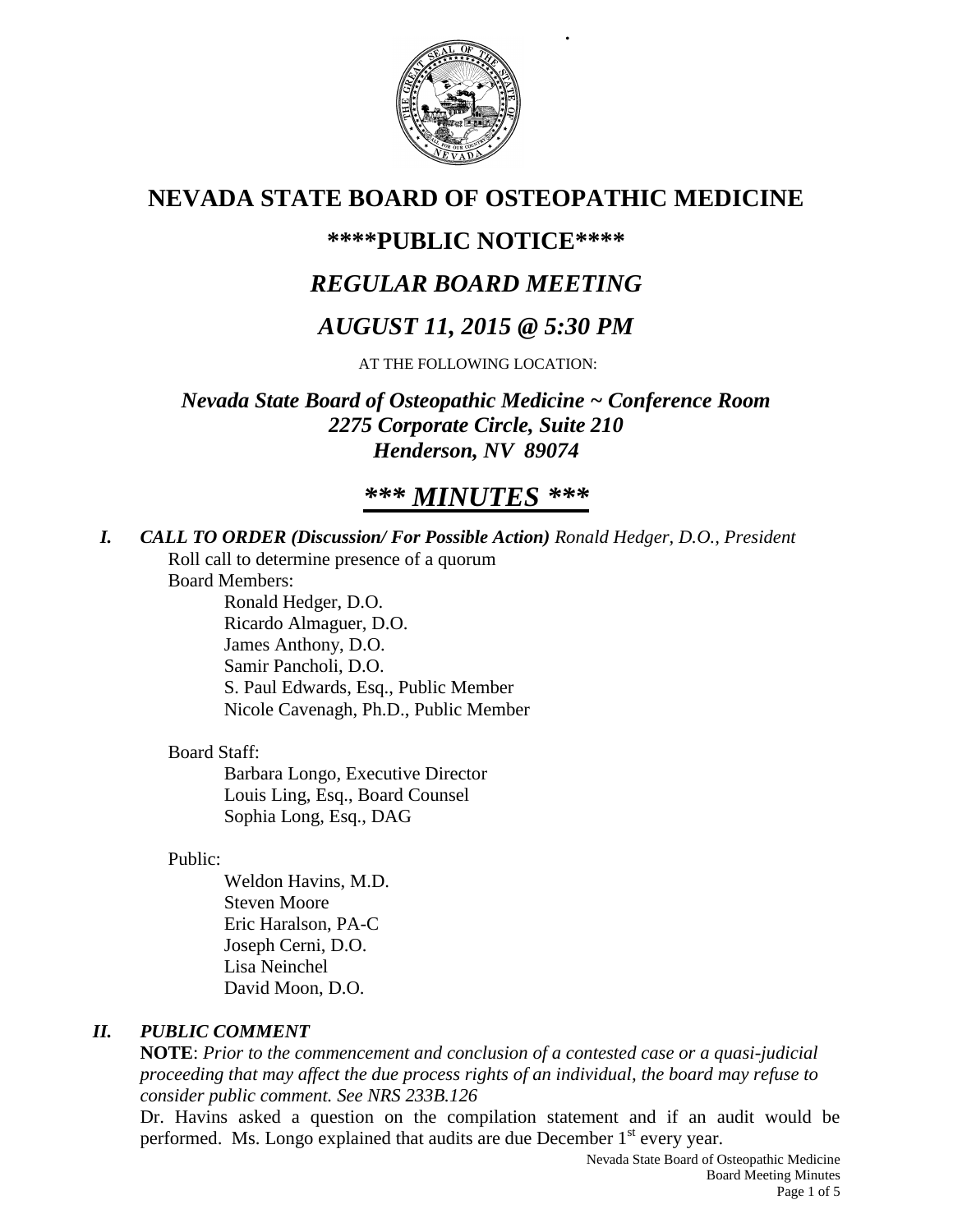#### *III. APPROVAL OF BOARD MEETING MINUTES FROM JUNE 9, 2015, (Discussion/For Possible Action) Ronald Hedger, D.O., President*

A motion was made by Mr. Edwards to approve the minutes from 06/09/15, seconded by Dr. Anthony; there being no discussion, the minutes were approved by the Board.

### *IV. CONSENT AGENDA TO GRANT LICENSURE FOR OSTEOPATHIC PHYSICIANS & PHYSICIAN ASSISTANTS (Discussion/ For Possible Action) Ronald Hedger, D.O., President*

Under this item the Board may consider the recommendations of the Executive Director and/or President to grant licensure to the below listed applicants. The Board may remove any applicant's name from the consent motion, but may not discuss the contents of the application for licensure without the applicant present following proper notice pursuant to the open meeting law.

Consent agenda to grant FULL LICENSURE to the following applicants:

#### **Physician Name Specialty**

Jessie Allen, D.O. Pediatrics Maria Arganoza-Priess, D.O. - Reinstatement Family Medicine Brent Bluett, D.O. Neurology Charles Chesnut, D.O. General Surgery Christina Henry, D.O. Family Medicine Elizabeth Huck, D.O. Diagnostic Radiology Johnson Kay, D.O. Internal Medicine/Rheumatology Andrea Kurz, D.O. **Family Medicine** James McCrary, D.O. **Family Medicine** Robert Mendenhall, D.O. Psychiatry Tara Ramirez, D.O. Pediatrics Jeffrey Schenk, D.O. Internal Medicine Scott Silver, D.O. Internal Medicine Jamie Sparrow, D.O. **Family Medicine** Denice Starley, D.O. – Reinstatement Physical Medicine & Rehabilitation Roger Wallace, D.O. – Reinstatement Family Medicine Anthony Welch, D.O. **Internal Medicine** 

Spencer Meier, PA-C SuSun Michaels, D.O. Andinowoh Orock, PA-C Scott Thomas, D.O. Carlos Vasquez, PA-C Charles Weintz, D.O.

**Special Licenses NRS.633.411**: Robert Howard, D.O. UMC James Pierce, D.O. Valley – Internal Medicine Christopher Wittgren, D.O. UMC

### **Physician Assistant Supervising Physician**

A motion was made by Dr. Anthony to approve the above licensee, seconded by Dr. Cavenagh, there being no discussion; the license was approved by the Board.

*V. +FULL LICENSURE FOR PHYSICIAN ASSISTANT ERIC HARALSON, P.A.-C, (personal appearance), (Discussion/For Possible Action* **NOTE:** *The Board may go into closed session pursuant to NRS 241.030 because the discussion will have to do with this*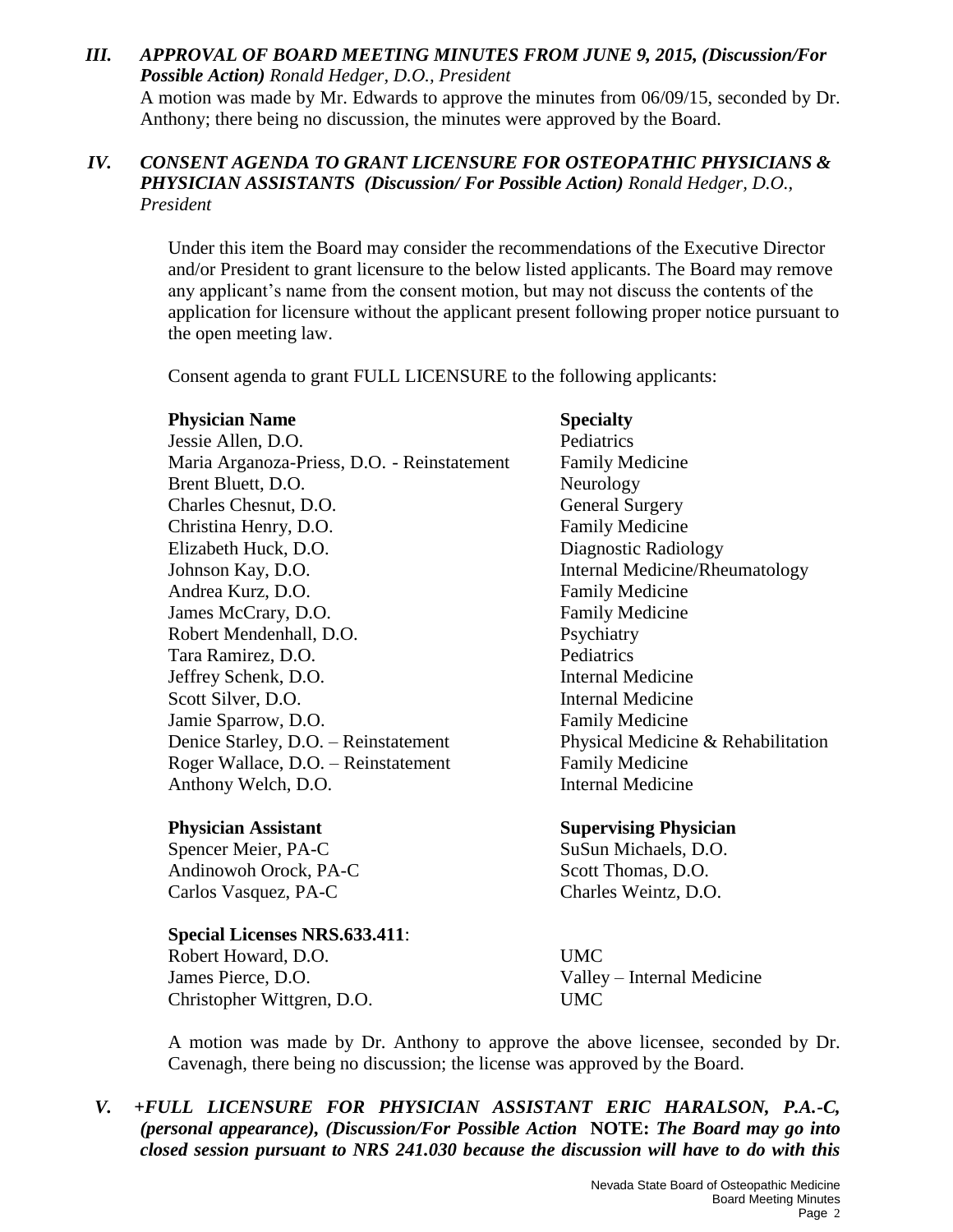*applicant's character, alleged misconduct, professional competence, or similar items), Ronald Hedger, D.O., President*

Dr. Hedger asked PA Haralson if he would like to go into a closed session and he opted for a closed session. Dr. Hedger made motion to table the application until PA Haralson contacts Mr. Espadero to start the program and notify us when that occurs and supply a copy of his AA meetings and go to a minimum of 3 AA meetings a week with the clerk signing them then given to the Board for review, seconded by Dr. Almaguer, there being some discussion; the motion was approved by the Board.

#### *VI. +FULL LICENSURE FOR OSTEOPATHIC PHYSICIAN JOSEPH CERNI, D.O., (personal appearance), (Discussion/For Possible Action* **NOTE:** *The Board may go into closed session pursuant to NRS 241.030 because the discussion will have to do with this applicant's character, alleged misconduct, professional competence, or similar items), Ronald Hedger, D.O., President*

Dr. Hedger asked if Dr. Cerni would like to go into a closed session and he opted for an open session. Ms. Longo gave a summary of the application. The Board asked Dr. Cerni questions. A motion was made by Dr. Hedger to grant licensure to Dr. Cerni, seconded by Dr. Pancholi; there was some discussion and the license was approved by Dr. Hedger, Dr. Pancholi, Dr. Anthony, Dr. Cavenagh, and Mr. Edwards and opposed by Dr. Almaguer. The motion passes.

#### *VII. CONSIDERATION/APPROVAL OF ORDER OF FULFILLMENT OF SETTLEMENT TERMS AND ORDER REGARDING RICHARD HILER, D.O., (Discussion/For Possible Action), Ronald Hedger, D.O., President*

Ms. Longo explained that Dr, Hiler entered into a settlement agreement in November 2011 with the Board for writing prescriptions for controlled substances after his registration had expired. He did not have a valid patient physician relationship with the patients he was prescribing for, there were dangerous drugs and controlled substances not lawfully acquired, some not FDA approved, and the facility fell below the standards of practice. He surrendered his license and has paid his fine. Dr. Hiler has fulfilled the terms of his settlement agreement. A motion was made by Dr. Anthony to approve the order of fulfillment, seconded by Dr. Cavenagh, there being no discussion; the fulfillment order was approved by the Board. The IBM was recused from voting.

## *VIII. CONSIDERATION/APPROVAL OF ORDER OF FULFILLMENT OF SETTLEMENT TERMS AND ORDER REGARDING SUSAN MIKO, D.O., IBM RICARDO*

*ALMAGUER, D.O., (Discussion/For Possible Action), Ronald Hedger, D.O., President* Ms. Longo explained that Dr. Miko entered into a settlement agreement in February 2014 with the Board for violations of her settlement agreement from 2008 that she could not write controlled substance prescriptions for family. She did write a prescription for her parents and one for her husband. Dr. Miko has fulfilled the terms of his settlement agreement. A motion was made by Mr. Edwards to approve the order of fulfillment, seconded by Dr. Cavenagh, there being no discussion; the fulfillment order was approved by the Board. The IBM was recused from voting.

#### *IX. +HEARING AND ACTION REGARDING DAVID MOON, D.O. (CASE NO. AD1503002), IBM RONALD HEDGER, D.O., (Discussion/For Possible Action* **NOTE:** *The Board may go into closed* **session** *pursuant to NRS 241.030 because the discussion will have to do with this licensee's character, alleged misconduct, professional competence, or similar items) Ricardo Almaguer, D.O., Vice President*

As a preliminary matter, Dr. Almaguer accepted into evidence Exhibits 1-5 that were attached to the Amended Complaint in the matter. Thereafter the parties made their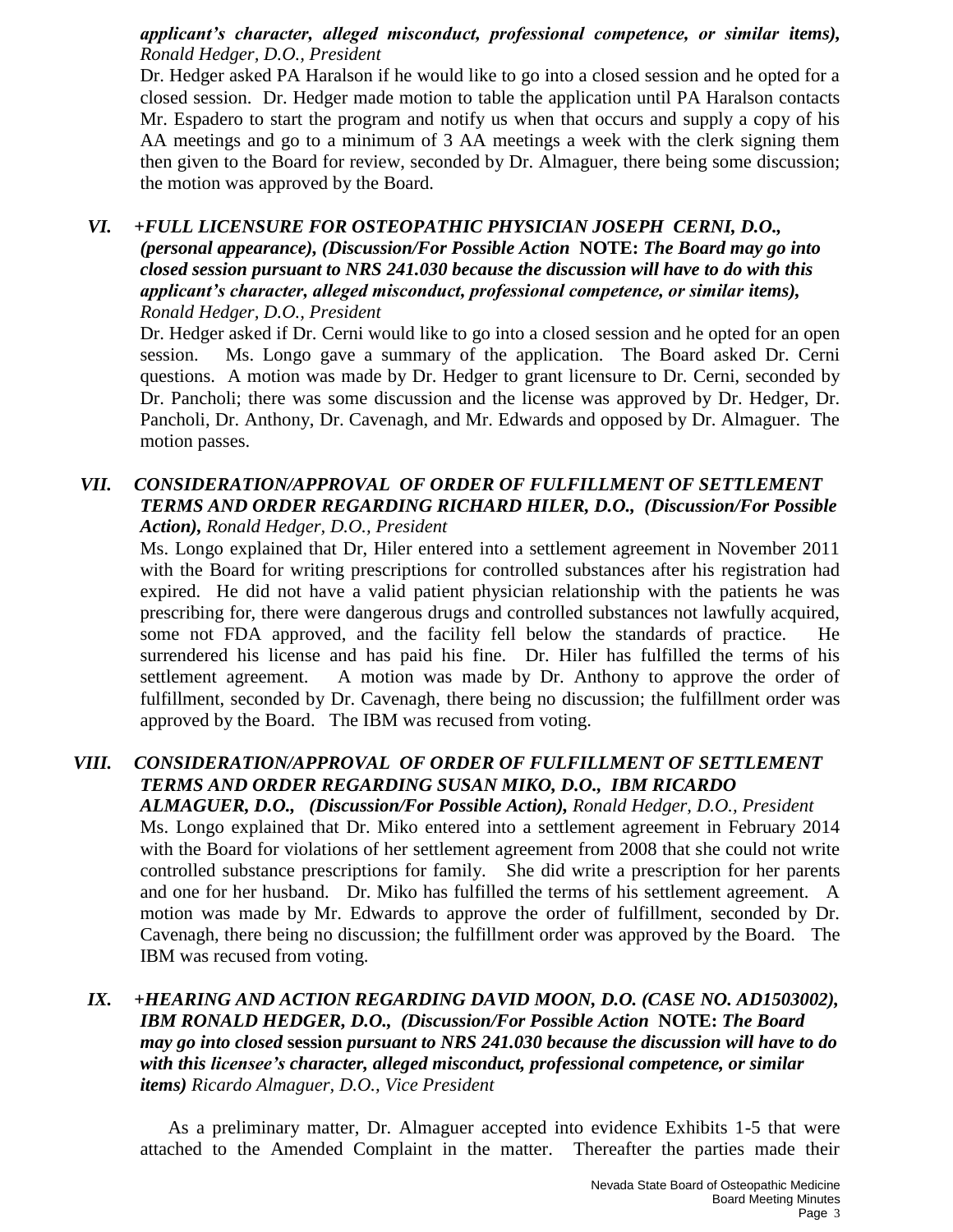appearances. Mr. Ling appeared as Board Counsel. Dr. Moon introduced himself and explained that he was not going to be represented by counsel in the hearing of the matter. Both parties then made brief opening statements.

Board staff presented the testimony of Ms. Longo. Ms. Longo testified that the Board's official records in the matter contained certified copies of the documents that had been accepted into evidence at Exhibits 1-5. Ms. Longo also testified that Nevada law required that when Dr. Moon had surrendered his Utah license, he was required to notify the Board of the surrender of the Utah license and that Dr. Moon had not so notified the Board's office. At the close of Ms. Longo's testimony, Board staff closed its presentation of evidence.

Dr. Moon testified on his own behalf. Dr. Moon explained his understanding of the events that occurred in Utah and Oklahoma. In particular, Dr. Moon blamed his failure to notify the Board of the Utah licensure surrender on one of his office staff. Dr. Moon explained his side of the events that transpired before the Oklahoma Board, including the Board's three suspensions of his license and the Board's ultimate revocation of his license. Dr. Moon did not take responsibility for his acts upon which the Oklahoma Board's actions were based or for his failure to comply with the Oklahoma Board's probationary conditions. Dr. Moon asserted that he had fully complied with the Oklahoma Board's probationary terms and could not explain why the Oklahoma Board reached the opposite conclusion, namely that Dr. Moon had failed to complete any of the probationary terms. Various Board members asked Dr. Moon pertinent questions, which Dr. Moon attempted to answer. At the close of the questions by the Board members, Dr. Almaguer invited the parties to present their closing arguments.

The parties presented their closing arguments. Mr. Ling argued that Dr. Moon's license should be revoked based upon the seriousness with which the Oklahoma Board took Dr. Moon's failure to comply with its probationary terms. Mr. Ling asked that if the Board revoked Dr. Moon's license, that he not be allowed to apply for reinstatement of his license until he completed three conditions: (1) he got his Oklahoma license reinstated; (2) he paid the outstanding sums he agreed to pay in the Settlement Agreement and Order in the Board's related cases, and (3) he paid Dr. Patterson's outstanding balance due of approximately \$5,000 to \$6,000. Dr. Moon made no closing argument.

After the closing arguments, Board members asked Dr. Moon a few more questions, which Dr. Moon answered. After exhausting all remaining questions, Mr. Edwards made a motion to find that Dr. Moon had violated all three causes of action made against him in the Amended Complaint. Dr. Pancholi seconded the motion. The motion passed unanimously. Thereafter, Dr. Pancholi moved to adopt Mr. Ling's recommended discipline, namely that Dr. Moon's license be revoked and that he could not apply for reinstatement until he satisfied the three conditions outlined by Mr. Ling. Mr. Edwards seconded Dr. Pancholi's motion. The motion passed unanimously. Thereafter, the hearing was closed.

#### *X. CONSIDERATION/ACTION TO GRANT THE ISSUANCE OF COST OF LIVING INCREASE TO STAFF EFFECTIVE JULY 1, 2015, (Discussion/For Possible Action) Ronald Hedger, D.O., President*

Dr. Hedger explained that the State has reenacted the cost of living increase for employees. This is consideration for a cost of living increase to the staff retro to July  $1<sup>st</sup>$ . Mr. Edwards stated that the Board of Pharmacy approved a cost of living raise to their staff at their last Board meeting. A motion was made by Dr. Almaguer to approve a cost of living increase, seconded by Dr. Anthony, there being no discussion; the motion was approved by the Board.